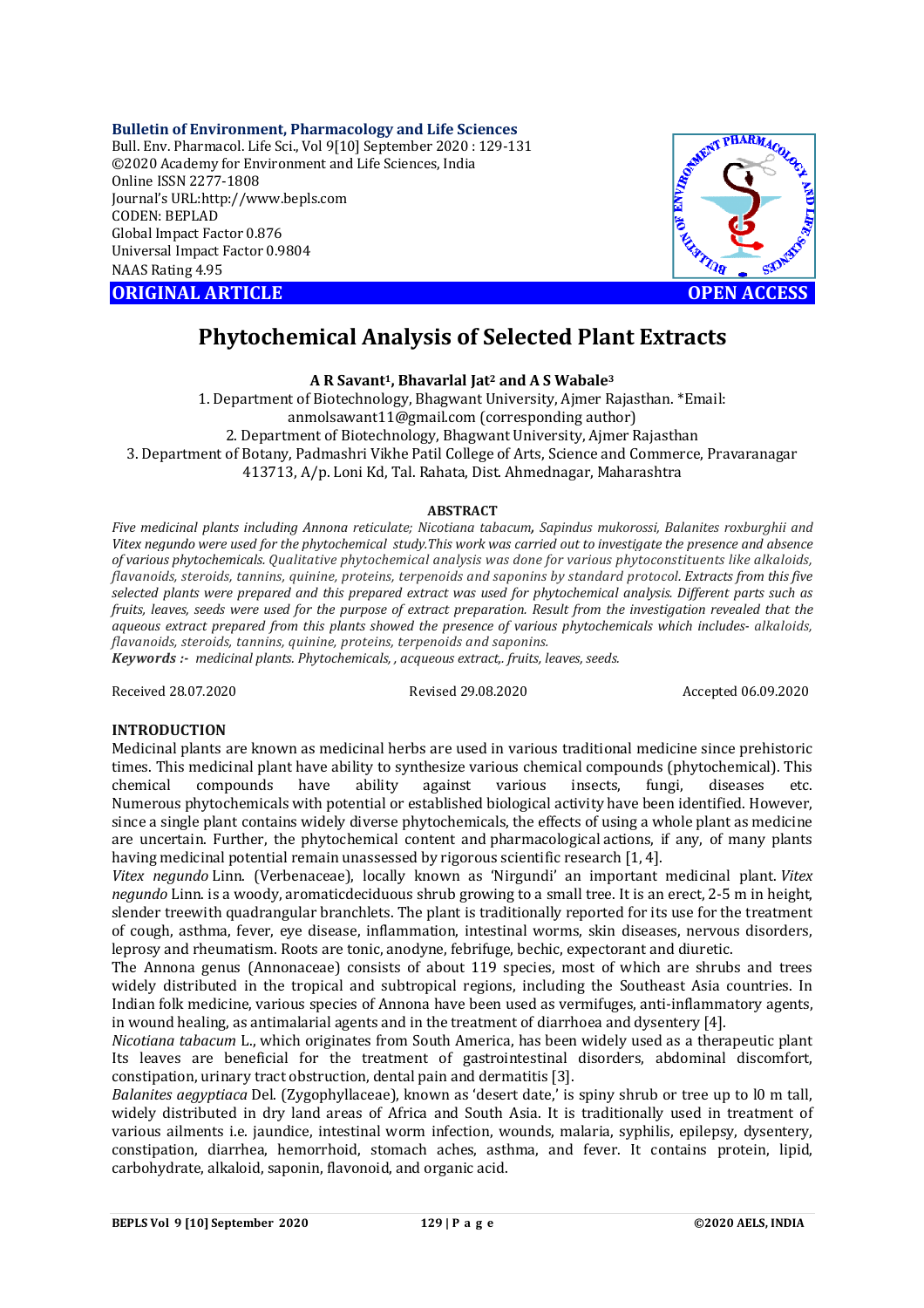#### **Savant** *et al*

*Sapindus mukorossi* (fam: Sapindaceae), well known as soapnuts, are used medicinally as an expectorant, emetic, contraceptive, and for treatment of excessive salivation, epilepsy, chlorosis, and migranes. *Sapindus mukorossi* is a popular ingredient in Ayurvedic shampoos and cleansers. They are used in Ayurvedic medicine for treatment of eczema, psoriasis, and for removing freckles. Soapnuts have gentle insecticidal properties and are traditionally used for removing lice from the scalp. Most of the phytochemical constituents of this plant have been discovered by various scientists. Among them the most explored phytoconstituents

#### **MATERIAL AND METHODS**

### **Preparation of extracts**

The aqueous extract was prepared from these seeds as per the method given by Elamin *et al*. [2] with some modifications. Seeds were cleaned with the help of tap water to remove the dirt. Further they were crushed into small pieces and powdered. 250g of powder was taken to which 500 ml of cow urine and 1200 ml of distilled water was added. Final volume was made to 1700 ml was transferred to 2 litre capacity container, with entire material allowed to soak for 5 days. After this it was boiled in a vessel until it reduces to half and with the help of muslin cloth it was filtered and filtrates was used to access phytochemicals.

## **Tests for detection of various phytochemicals [6, 7]**

#### **Mayer's test for alkaloids**

The extracts were treated with Mayer's reagent (1.36 g mercuric chloride and 5 gms of potassium iodide was dissolved in 100 ml distilled H<sub>2</sub>O). The formation of a yellow cream precipitate indicates the presence of alkaloids.

#### **Ferric chloride test for flavanoids**

The extract was treated with a few drops of FeCl<sub>3</sub> solution. Formation of a blackish red colour indicates the presence of flavanoids 16, 17.

#### **Test for steroids-**

2 ml of acetic anhydride was added to 0.5 g ethanolic extract of each sample with 2 ml  $H_2SO_4$ . Change in colour from violet to blue or green indicates the presence of steroids.

## **Test for quinones**

To 1 ml of extract, 1 ml of conc.  $H_2SO_4$  was added. Formation of red colour indicated the presence of quinines.

#### **Biuret test for proteins**

Extracts were treated with 1 ml of 10% NaOH solution & heated. To this a drop of  $0.7\%$  CuSO<sub>4</sub> solution was added. Formation of purplish violet colour indicates the presence of proteins13.

## **Salkowski test for terpenoids**

To 1 ml of the solvent extract, 2 ml of chloroform was added. Then 3 ml of conc.  $H_2SO_4$  was added carefully to form a layer. A reddish brown coloration of the interface indicated the presence of terpenoids. **Test for tannins**

### To 1 ml of the solvent extract, few drops of 1% FeCl<sub>3</sub> solution were added. The appearance of a blue, black, green or blue green precipitate indicated the presence of tannins.

#### **RESULTS AND DISCUSSION-**

The results from the investigation revealed that the aqueous extract of *Annona reticulate* leaves tested showed positive results for presence of alkaloids, flavanoids, tannins, quinine, proteins, terpenoids and saponins. In case of *Nicotiana tabacum* extract positive results for presence of alkaloids, tannins and saponins. While in *Sapindus mukorossi* extract showed the presence of alkaloids, steroids, tannins, proteins, terpenoids and saponins. *Balanites aegyptiaca* extract showed the presence of alkaloids, steroids, proteins, terpenoids and saponins. *Vitex negundo* extract showed the presence of alkaloids, flavanoids, tannins, quinine, terpenoids and saponins. Table of various presence and absence phytochemicals are showed in table no-1 as below.